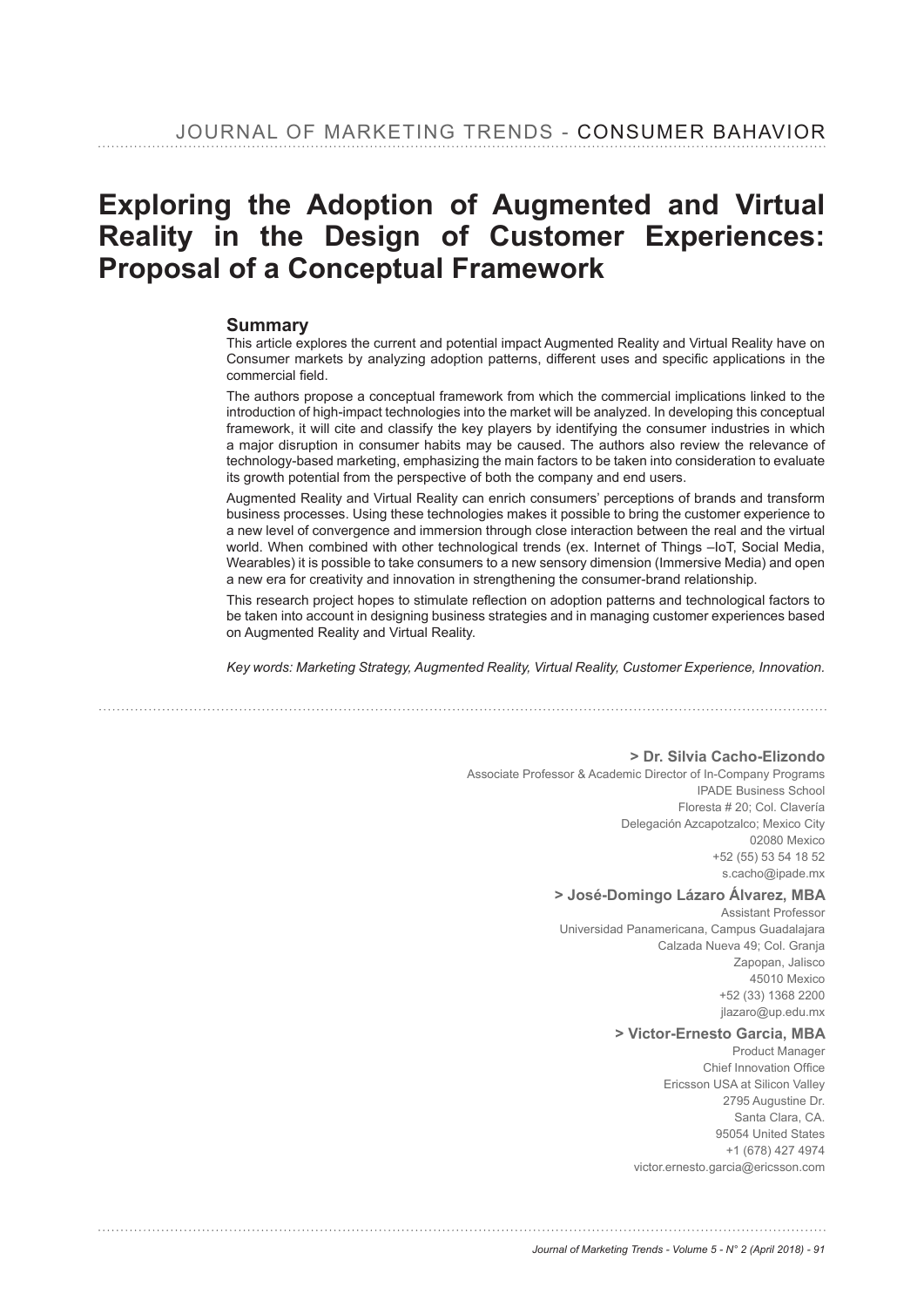# 1. **Introduction**

Augmented reality (AR) and Virtual Reality (VR) are the spearhead of a revolution in the digital communication ecosystem towards a truly immersive media. They can enrich consumers' perceptions of brands and have the potential to transform consumer experiences and business processes.

Many brands in different sectors are scrambling to figure out how they might try AR/VR in the market, as the technology is still in the early days. However, there are adoption barriers to take into consideration from the perspective of consumers and the company. Having a better understanding of the scope of these immersive platforms will be of aid in making the most out of these emerging communication channels.

This article explores the current and potential impact AR and VR have on consumer markets by analyzing the adoption patterns, different uses and specific applications in the commercial field.

In this first stage of this research, we will propose a historical and conceptual framework identifying the key players and consumer industries in which a major disruption in consumer habits may occur. We will review the relevance of technologybased marketing, emphasizing the main factors to evaluate its growth potential from the perspective of end consumers and companies.

#### 2. Historical Evolution of Virtual and **Augmented Reality**

The origins of virtual and augmented reality can be found in the 1960s when photography director Morton Heilig created the first motorcycle simulator called the *Sensorama.* This simulator allowed users to experience a complete sensory

immersion with images, sounds, smells, and vibrations (1962). Later came the theoretical work of computer scientist Ivan Sutherland, who suggested in 1965 that:

« A display connected to a digital computer gives us a chance to gain familiarity with concepts not realizable in the physical world. *It is a looking glass into a mathematical wonderland ».*

This was the digital pioneer who, along with founder of the Department of Computational Sciences at the University of Utah, David C. Evans, created the virtual reality system called the *Head Mounted Display* (1966). This helmet-shaped device was the first to permit three-dimensional immersive visualization. However, in spite of Sutherland's best efforts to put his theories into practice, progress was stunted by the slow-developing digital ecosystem – computers at that time being too archaic to produce relevant results.

In the following years, drastic reduction in the size of computers and an increase in their calculating capacity sparked the growth of interesting projects, such as:

The interactive system called **Video Place** (1975), created by the artist Myron Krueger.

• The *Data Glove* designed by Dan Sandin, Richard Sayre and Thomas Defanti, members of the Electronic Visualization Laboratory team at the University of Illinois.

The first position sensors, like the **Polhemus** (1979), based on magnetic field technology.

Only years later, when computer scientists Jaron Lanier and Thomas G. Zimmerman founded VPL Research – considered the first company dedicated to commercially

*92 - ISSN 1961-7798 - © 2009, International Marketing Trends Conference*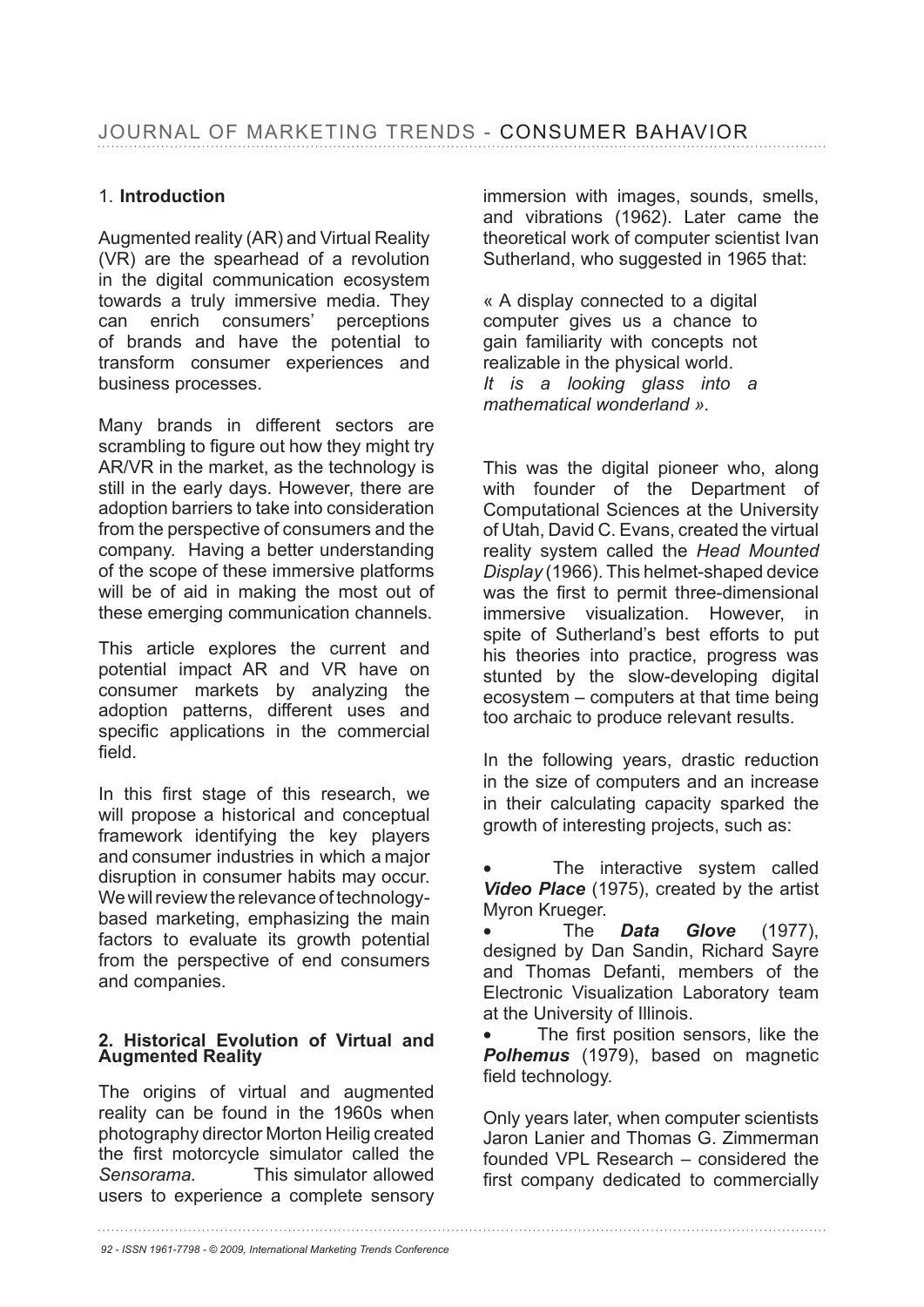producing virtual reality peripherals (specifically primitive versions of gloves and helmets in 1985 that garnered attention in popular media) – did the binomial "Virtual Reality" begin to enter the popular lexicon.

At the beginning of the 1990s, the gaming industry would fix its attention on this technology's potential with the arrival of W. Industries' *Virtuality* arcades (1991); and later, with the *Virtual Boy* console produced by Nintendo (1995).

At that time, an investigator at Boeing named Tom Caudell coined the term "*Augmented Reality*" to categorize improvements the company was making to its production processes. For these improvements, the company used software to display the wiring plans for finished pieces. Months after this term came into use, Steven Feiner, Blair MacIntyre, and Doree Seligmann developed the first prototype called Karma (1994).

All of these efforts had similar bottlenecks: lack of quality and speed of digital graphics, the need for expensive optics, nauseainducing experiences and scarcity of easy paths to adoption were the major factors that caused this type of developments to go into a semi-dormant state until recently.

The two key developments that sparked the revived interest in AR/VR occurred in 2012:

*1) On VR side (Oculus Rift*): Developed by Palmer Luckey and eventually acquired by Facebook in 2014, the Oculus Rift demonstrated that the technical barrier that had previously frustrated creators had finally been overcome. Multiple companies have followed and created a thriving ecosystem (HTC, Sony, Samsung).

*2) On AR side (Google Glass*): Augmented reality glasses that have produced perhaps the biggest industry milestone to date  $-$  the first surgical operation (a Percutaneous Endoscopic Gastrostomy) carried out by American surgeon Rafael Grossmann using this Google device (2013). Although this product did not have all the expected commercial success, Microsoft followed through shortly after by announcing its Hololens headset and Magic Leap, which at the time of writing this article are still in development mode. These programs were launched and funded at an extremely high valuation point, adding an equally vibrant expectation for AR capabilities.

A most recent crucial development has been **Pokemon Go**. This game launched in 2016 in Australia, New Zealand, and the United States (July 6, 2016) became a massive worldwide sensation. Pokemon Go amassed more than 100 million downloads in just a few weeks. Nintendo's share price rose by an initial  $10\%$  by July 14 and it peaked at 50% on July 22. Nintendo gained  $41.8$  trillion (\$17.6 billion) in market capitalization since the game's launch.

Pokémon Go (the idea of which originated from an April Fools' prank in 2014) combines the use of AR technology with the GPS and camera functions of various smart devices. This game's characters appear in augmented reality superimposed on the device's map, allowing players to capture them. There is an exploration element by having "Poké Stops" and "Gyms" tied to real-world locations. The sudden success of Pokémon Go illustrates the potential for Augmented Reality to become a game changing technology, with its ability to attract mass interest and engagement.

On the other hand, *"Henry,"* – an animated virtual reality experience available for the Oculus Rift platform and developed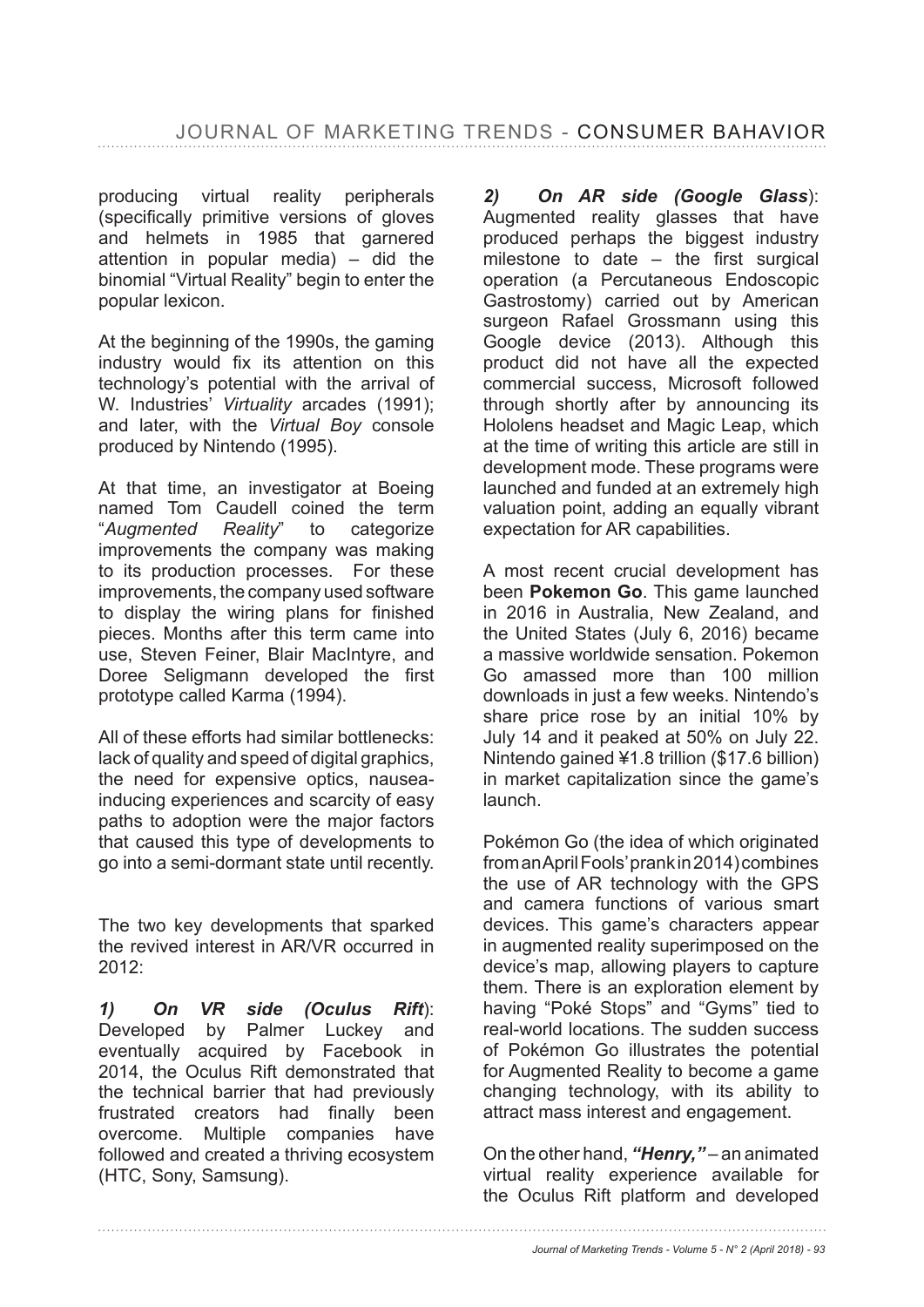by Oculus VR's film division, Story Studio – received an Emmy award in the Outstanding Original Interactive Program category (September 8, 2016). These awards were traditionally offered to major TV shows made by prestigious Studios. "Henry's" win marked the second year in a row that a VR Experience has won at the Emmys.

# 2. **Methodology**

For this stage of our research, we have focused on a literature review of articles, case studies, blogs and books related to virtual, augmented and diminished realities. We have also conducted several deep interviews with experts and executives in Mexico, Spain and the United States who are already applying these technologies (notably, Spain's New Horizons VR CEO Edgar Martin-Blas). Unfortunately, there is still a lack of a structured framework to guide Marketers and Academics in this new field. Our goal is to contribute with a conceptual framework to clarify constructs, adoption barriers and challenges to be assessed in future research projects.

## 3. **Conceptual Framework**

This conceptual framework encompasses three main blocks. The first part defines and compares three types of realities: Virtual, Augmented and Diminished. The second part clarifies the differences and interrelation between Mixed Reality and Immersive Media. Finally, the third and final part of this framework explores adoption barriers from two perspectives: The Consumer and the Company (brands).

## *Virtual Reality (VR)*

Virtual Reality is a relevant area of study because it offers truly immersive experiences. VR is able to support creative storytellers with a completely new set of tools and capabilities, still in early stages of its full potential. Virtual Reality is a technology that allows for the creation of a new dimension in which it is possible to interact with any other person or object. This computer-generated environment makes the user feel as if they are physically in this virtual world by providing real time simulations and interactions using distinct auditory, visual, tactile, and olfactory sensory channels (Burdea, 1993).

Large industries, such as healthcare, media and entertainment, are showing great interest in VR, which in turn has driven the design of diverse platforms to build virtual landscapes that recreate everyday situations. Some examples would include making commercial transactions, simulating trips around the world, playing alone or with friends, or having virtual meetings or training sessions (Grimsdale, 1995).

Currently, there are two types of virtual reality: a) *Immersive Virtual Reality* and b) *Non-Immersive Virtual Reality.* 

**a) Immersive Virtual Reality (IVR)**: The user enters this digital, threedimensional, stereoscopic, interactive environment via sophisticated hardware. This type of device is usually attached to the user's body, giving him or her the feeling that he/she is in a real environment in which he/she can walk around, fight, or reach objectives.

**b) Non-Immersive Virtual Reality (NIVR):** This is a synthetic environment featuring computer-generated images with the ability to create three-dimensional virtual spaces. The novelty is in the possibility of adding interactive objectives, videos, sounds, and even links with other virtual worlds. This is similar to what is offered by immersive virtual reality, but here the area is limited to a screen, which provides an experience of limited immersion.

*94 - ISSN 1961-7798 - © 2009, International Marketing Trends Conference*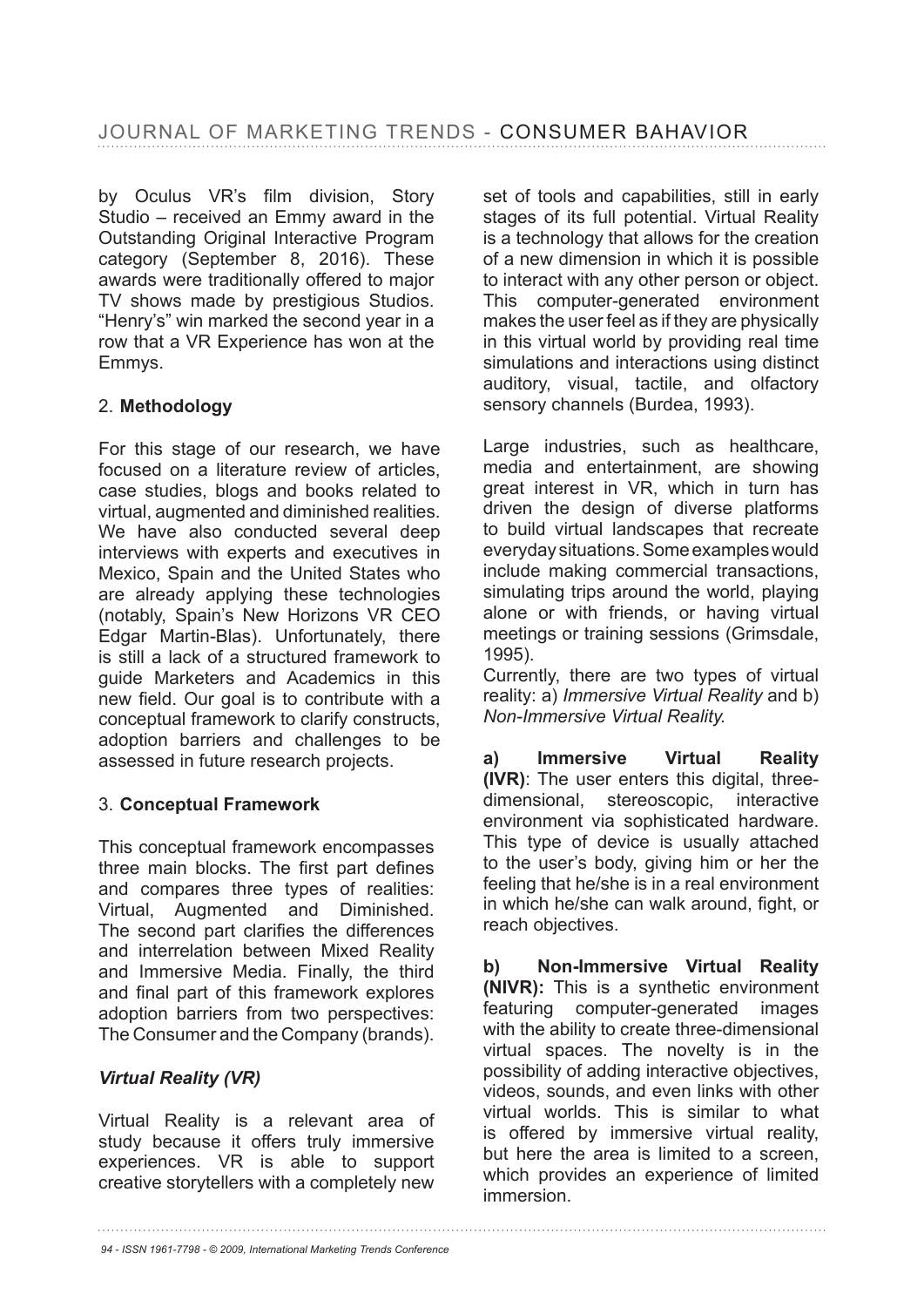# *Augmented Reality (AR)*

This type of reality allows for the introduction of virtual elements in the real world through a technological development. AR is a combination of physical and intangible space giving users the ability to create beings, images, objects, or texts through a computer. In augmented reality, users can superimpose virtual elements onto the real world by providing additional relevant information to the environment he or she is actually seeing. This «*enriched*» or «*augmented*» environment is clearly advantageous in our current information and communication society.

To date, AR has already proven useful in various industries like entertainment, engineering, military defense, and of course, medicine (Azuma et al., 2001; Bimber & Raskar, 2004).

There are considerable differences between Virtual and Augmented Reality. One critical difference is the degree of immersion experienced by the user. VR surrounds the user completely in a virtual world, while augmented reality allows users to remain in the "real world." In sum, if virtual reality seeks to replace reality, augmented reality seeks to complement it.

## *Diminished Reality (DR)*

In essence, diminished reality consists of the utilization of techniques taken from augmented reality, but with the opposite goal: where one adds elements to the real world, the other allows users to subtract or eliminate real objects (Azuma, 1997).

In 2001, Steve Mann (University of Toronto's Department of Electrical and Computer Engineering) proposed the concept of DR. Scientists Jan Herling and Wolfgang Broll (Ilmenau Technical University in Germany) took up this line of research and turned their focus to identifying and selecting objects in order to eliminate them. Some examples are:

• *Hearing aids*: Reduce noise to make music sound clearer: for example, eliminating specific instruments or crowd noise during a concert.

• *Touch-screen video cameras*: Extract objects in real time during filming.

• *Security cameras*: Remove the images of people not under suspicion.

• Airplanes with clear floors: Allow pilots to better see the runway, or applications that allow users to gaze at the stars or 360-degree landscapes as if walls and ceilings did not exist.

## *Mixed Reality and Immersive Media*

Augmented Reality and Virtual Reality are distinct constructs, but are deeply interrelated: similar 3-D imaging techniques are applied, many of the technical and storytelling challenges are common, and both overlap in terms of the types of problem they can help to solve. When an AR experience shows a virtual object and it allows its exploration, it comes very close to being a VR experience. When VR headsets are equipped with cameras to "*pass-through*" real world images and overlay objects on them, they create experiences bordering those of an AR experience. Milgram and colleagues (1994) highlighted the interrelation of these constructs when they proposed the concept of a continuum between AR and VR. This continuum allowed the emergence of the term "*Mixed Reality*":

*Journal of Marketing Trends - Volume 5 - N° 2 (April 2018) - 95*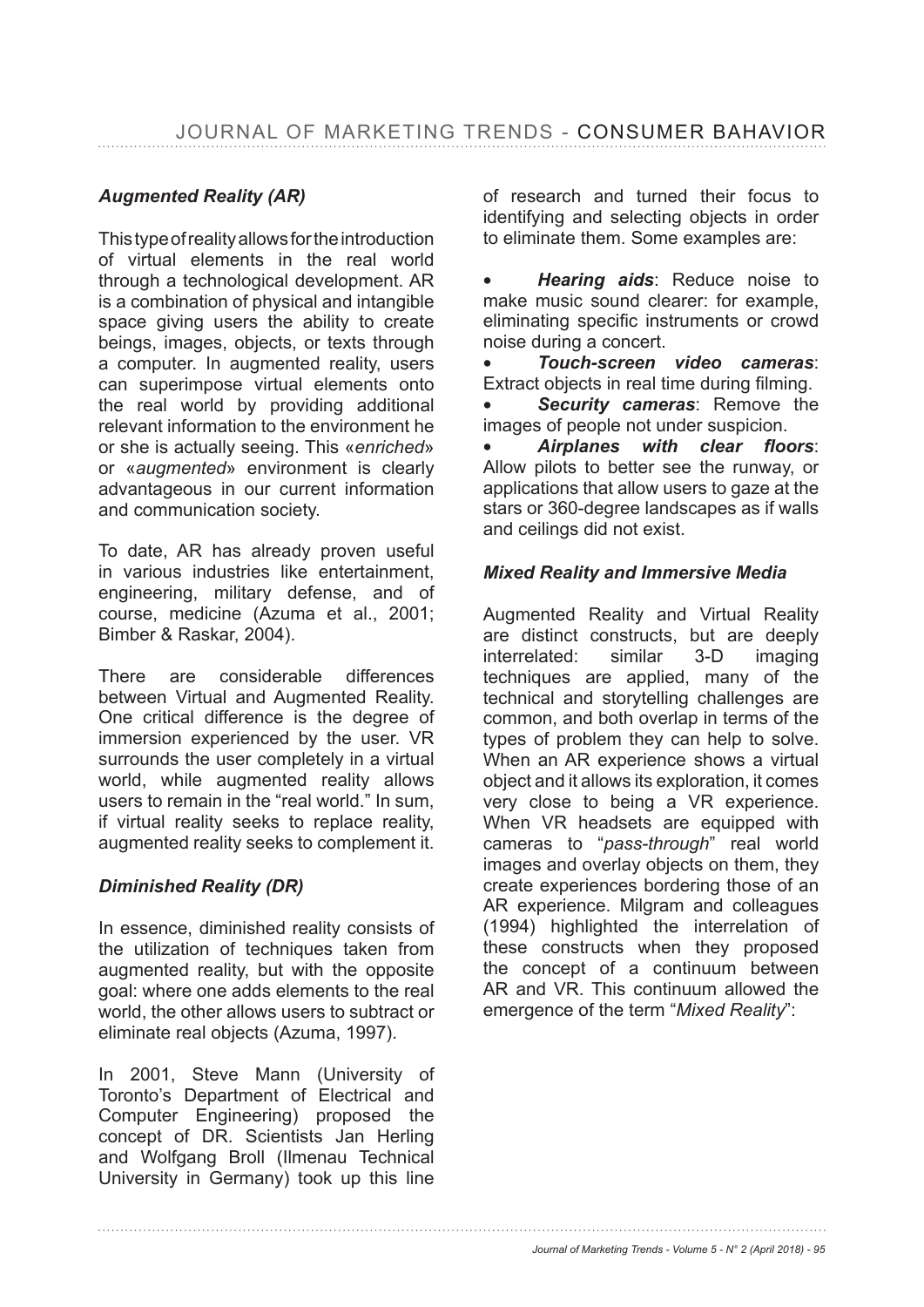

*Figure 1: Simplified Representation of a AR/VR Continuum* 

# *Source: Milgram et al. (1994)* It is interesting to note that what seemed in the separate worlds and techniques are in

It is interesting to note that what seemed like separate worlds and techniques are indeed converging, and this convergence starts to be used in content creation under the notion of Immersive Media (Rose, 2015). Our proposed framework is therefore an expansion on the Mixed Reality notion, highlighting the fact that AR and VR are not alone in this mix anymore. Several new developments and techniques could be combined in order to achieve the phenomenon of immersive media. This type of media allows the user to immerse him/ herself in a story from every possible perspective and sensorial dimension, interacting with hersen in a story hom every possible perspective and sensonal dimension, interacting with both digital and real planes simultaneously. This interaction affects the inner experience sphere and the external environment elements. sphere and the external environment elements.

Herein, we refer to technologies such as: Herein, we refer to technologies such as

- **Wearables**, that allow for two-sided communication with an individual's vitals
- **Internet of Things (IoT)**, which enables interaction with real objects
- **Social media**, which breaks the isolation of a single person experiencing this media.

Each of these elements expands into the continuum seen above, and adds the possibility of engaging with real and digital environments. The growing capability to combine these of engaging with real and digital environments. The growing capability to combine these<br>techniques is what allows the development of alternate worlds that are so appealing to consumers and brands. of induce to that allows the development of alternate worlds that are so appealing



 *Figure 2: Macro-Concept of Immersive Media*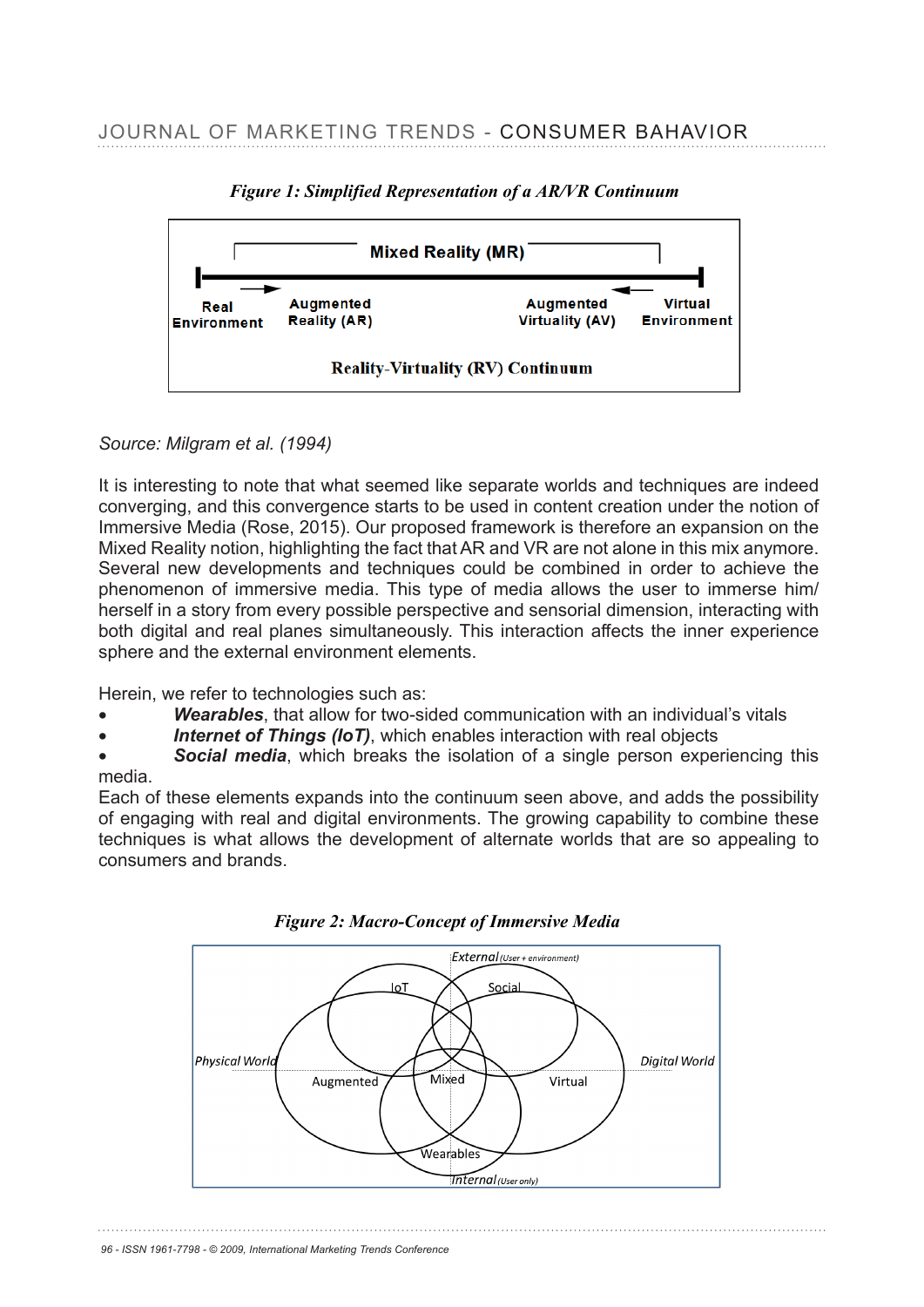# **VR and AR Adoption Barriers**

It is important to note that AR/VR may not fit every business. A well-considered AR/ VR experience can be a transformative experience for customers, and may set companies on the way to profit from this platform as it continues to grow (Riley, 2016). A case-by-case analysis reveals diverse purpose-driven situations. Let us look at some of the main barriers preventing a more widespread proliferation.

## *AR/VR Adoption Barriers: The Consumer Perspective*

**Price**: The total expenditure needed to achieve a decent experience must be within reach for average consumer. Nowadays, the necessary expenditure can reach the  $$750-2,000$  USD range. The exact target price point varies in each country. A key factor helping to break this barrier is that "entry-level" experiences can be achieved with an already existing device: smartphones. This means that for those users who own a high-end phone, the only barrier is acquiring the headset.

The sharing economy has proven to be an effective way to reduce what otherwise would be significant spend/investment barriers for everyday users (e.g. Uber for car ownership). There could be an opportunity for such disruption to occur in the AR/VR space as well, although this research yielded no known example.

**Device Comfort:** The Device must not be cumbersome, painful or otherwise uncomfortable to wear for long periods of time. In the case of VR, the main variable still affecting this is the weight of the Head-Mounted Display (HMD). Currently, these headsets can weigh as much as 500-600gr, which can cause fatigue and injury if not used properly.

In the case of AR, the field of view  $(FOV)$ is the main limiting factor. AR HMDs available today are reaching FOVs of 40-60 degrees; technology must evolve to achieve FOV values close to their VR counterparts (~90-110 degrees)

For both, VR/AG, high-medium definition screen resolution is still a problem, as artifacts in the image (e.g. visible pixel borders) can break the VR/AR illusion. Nowadays this quantity can reach 1080p per eye, and probably needs to grow to 4K.

**Aesthetics:** One undesired effect of one of the pioneers in the new wave, Google Glass, was the rejection of the device among certain segments due to the way its users looked and behaved. This is called the "*Glasshole effect*", and the risk of rejection is still something that must be addressed to see growth, particularly for AR applications. Currently, devices have very limited aesthetics customizations (if at all). Improvements in this direction will make it possible to combine AR/VR equipment with personal style.

Quality of Experience: Preventing nausea is necessary for both types of experiences, but represents a greater challenge in the VR side. For VR experiences even the most advanced devices still require wired tethering, which affects the quality of the exploration experience and is related to the length of the cable. This can also cause some discomfort. Development of untethered or wireless-tethered experiences will represent significant progress in making experiences better.

In this nascent industry, many **User Interface** (UI) and User Experience (UX) elements still need to be optimized, with most of the experiences taking inherited elements from previous platforms (PC, Smartphone). However, this new medium can greatly benefit from new UI/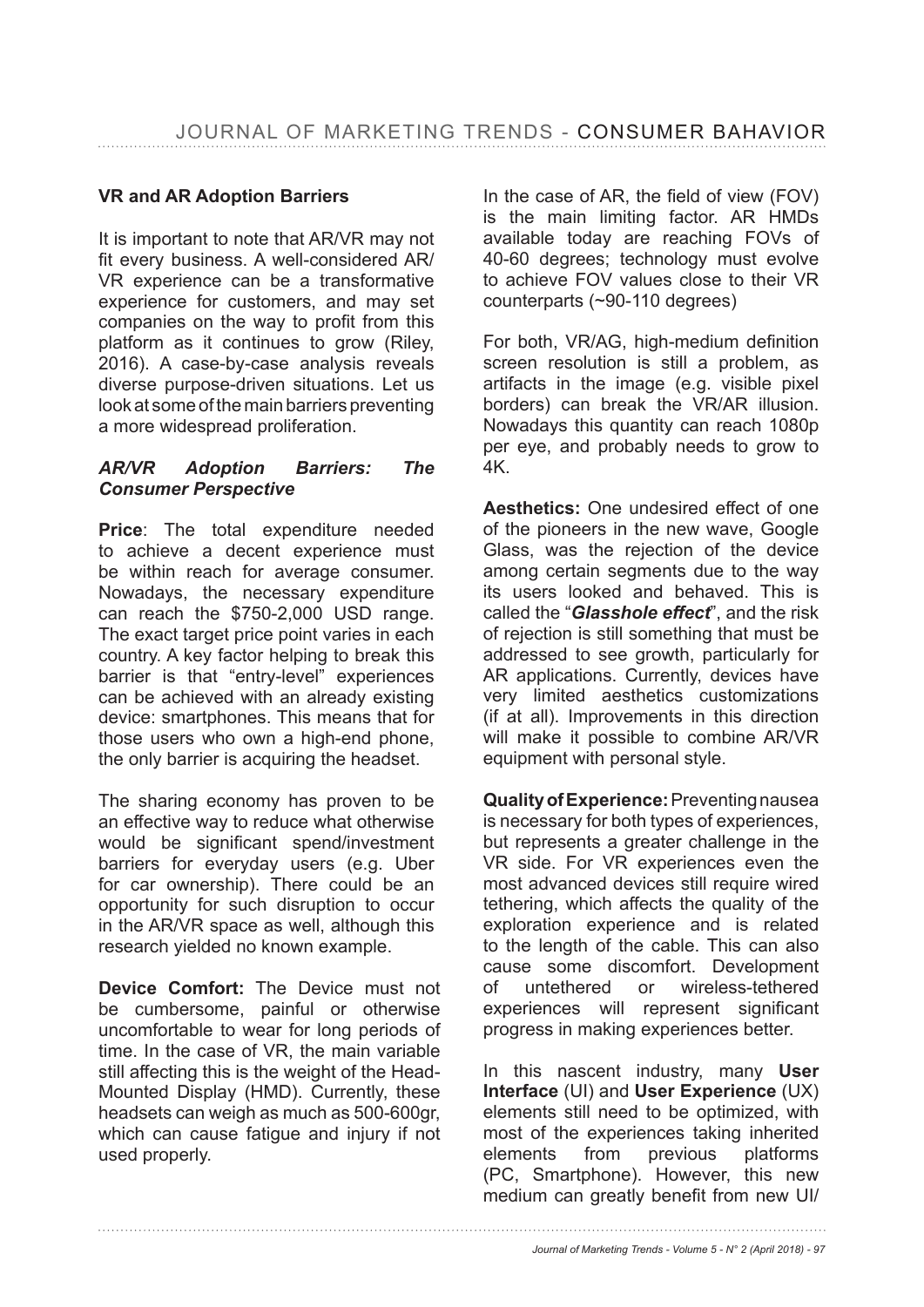UX paradigms supported by novel user input interfaces such as: *gaze-tracking*, *advanced haptic, and specifically, hand gestures*. The growing maturity of these techniques will increase the immersion gap with other types of media.

**Content Availability:** Any platform is useless without content. In the case of AR/VR, supply of this content remains a challenge. In general, when companies both in entertainment and non- entertainment industries implement VR/AR experiences as part of their business models, this barrier will start to become less relevant. In VR, one factor helping to alleviate this is the growing availability of consumer-grade 360° cameras to feed User-Generated Content (UGC) communities.

**Monetization** of this Content is an open question in this regard as well. Currently, there is a divide between thinking of AR/ VR as extremely premium content (and thus subject to strong monetization) and making the purchase of AR/VR equipment something attractive (which asks for substantial free content to enjoy the experience).

## *AR/VR Adoption Barriers: The Company Perspective*

**Strategic Alignment**: Many companies in several consumer and industrial sectors are experimenting with AR/ VR just for the sake of experimenting. Experimentation is not enough. This could lead to abandonment unless companies actively work on finding applications that fit and reinforce their overall business and marketing strategy. A way of doing this is to think of paradigm-breaking use cases where AR/VR can speed-up processes or remove obstacles in every day work. It can also aid in strategic decision-making due to its ability to immerse, enrich and combine rich visualization with interaction. **Addressable Market:** Depending on the shape of consumer perspective, companies that are aware of the developments in AR/ VR should also grow their understanding of emerging user segments. These segments, and their relationship with the company's own customer segmentation strategy, must be understood to show a clear picture of which will be the most relevant platforms/media. It is in these platforms where relevant customers could be reached.

**Talent Pool:** The skillset needed to produce AR/VR content is unique: 3-D, video, interaction design, mobile, storytelling, etc. This combination of technical and non-technical skills is proving difficult to acquire. On the other hand, it is also a skillset that might not fit well with the overall company's profile (depending heavily on industry), which would in turn become a retention problem. This translates into a reduced and niche Talent Pool.

Companies have several options in addressing the lack of talent. In the following, we propose three non-exclusive options:

a) *Association with Specialized Players*: Let early niche companies be the source and filter of talent and let them have a stronger role in the experience lifecycle.

b) *Organic Growth*: Develop the talent in-house with existing resources.

c) *Partnership with Universities*: Identify the skills gap to try to develop targeted programs aimed at developing such skills.

**Key Performance Indicators (KPIs):** Being able to establish concrete KPIs linking AR/VR activities with productivity gains, communication improvements,

*98 - ISSN 1961-7798 - © 2009, International Marketing Trends Conference*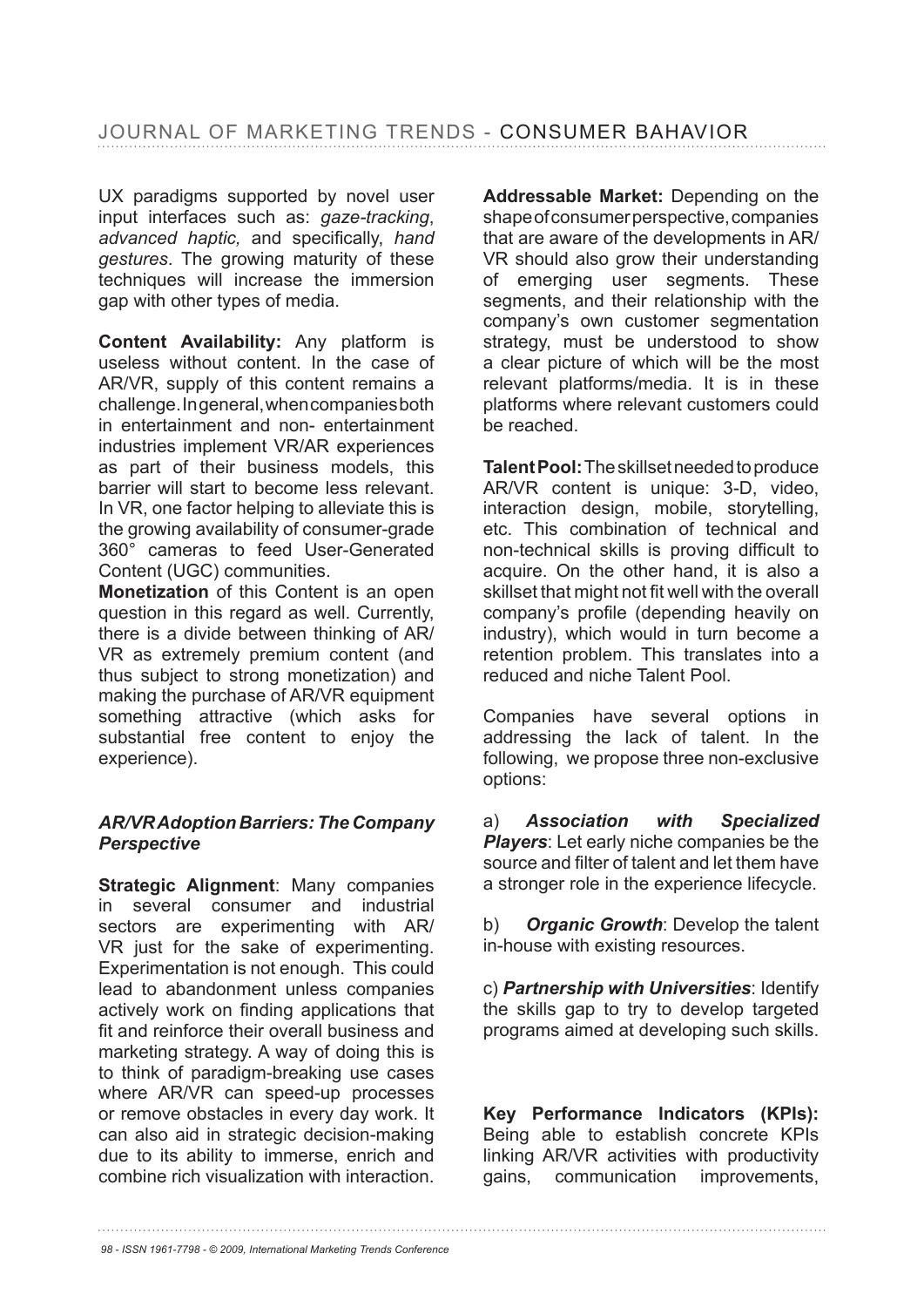sales growth and other business objectives will help in justifying providing funding for more ambitious AR/VR projects. As technologies mature, some components are likely to reach lower price points throughout the entire value chain. This will help in reducing the investment barrier and shortening the payback periods of project involving AR/VR content. This is partially a hardware and equipment availability issue and partly a problem of professional services cost.

**Market Fragmentation**: In the current growth phase of AR/VR, the trend is for continuous emergence of new platforms. This creates a significant issue for content creators, as incompatibility between these platforms is a barrier to achieve costeffective reach. Being able to reach a desired number of users without having to re-develop content will make content in AR/VR easier to become financially viable. This could be done either by creating or adopting open standards to secure interoperability between the platforms, or simply by industry player consolidation once technology enters a more mature phases of development.

#### 4. **Discussion: Challenges and Market Opportunities**

Virtual, augmented, and diminished reality technology have attracted attention from big tech players like Facebook, Google, Apple, Microsoft, Sony, HTC, Samsung, Intel, Xiaomi, and Amazon, which have announced their short and medium term projects. In the future, several of these companies may have a clash of interest in their quest to grow this new ecosystem.

According to Goldman Sachs, virtual and augmented reality will generate hardware sales in the amount for \$80 billion USD  $(€71$  million) in 2025, a sum currently generated by personal computer sales. Gartner estimates that by 2020, around 40 million pairs of virtual reality glasses will be sold around the world, increasing the number of VR/AR/DR projects.

Table 1 shows some examples of successful AR/VR initiatives already implemented by brands/companies in different areas.

*Journal of Marketing Trends - Volume 5 - N° 2 (April 2018) - 99*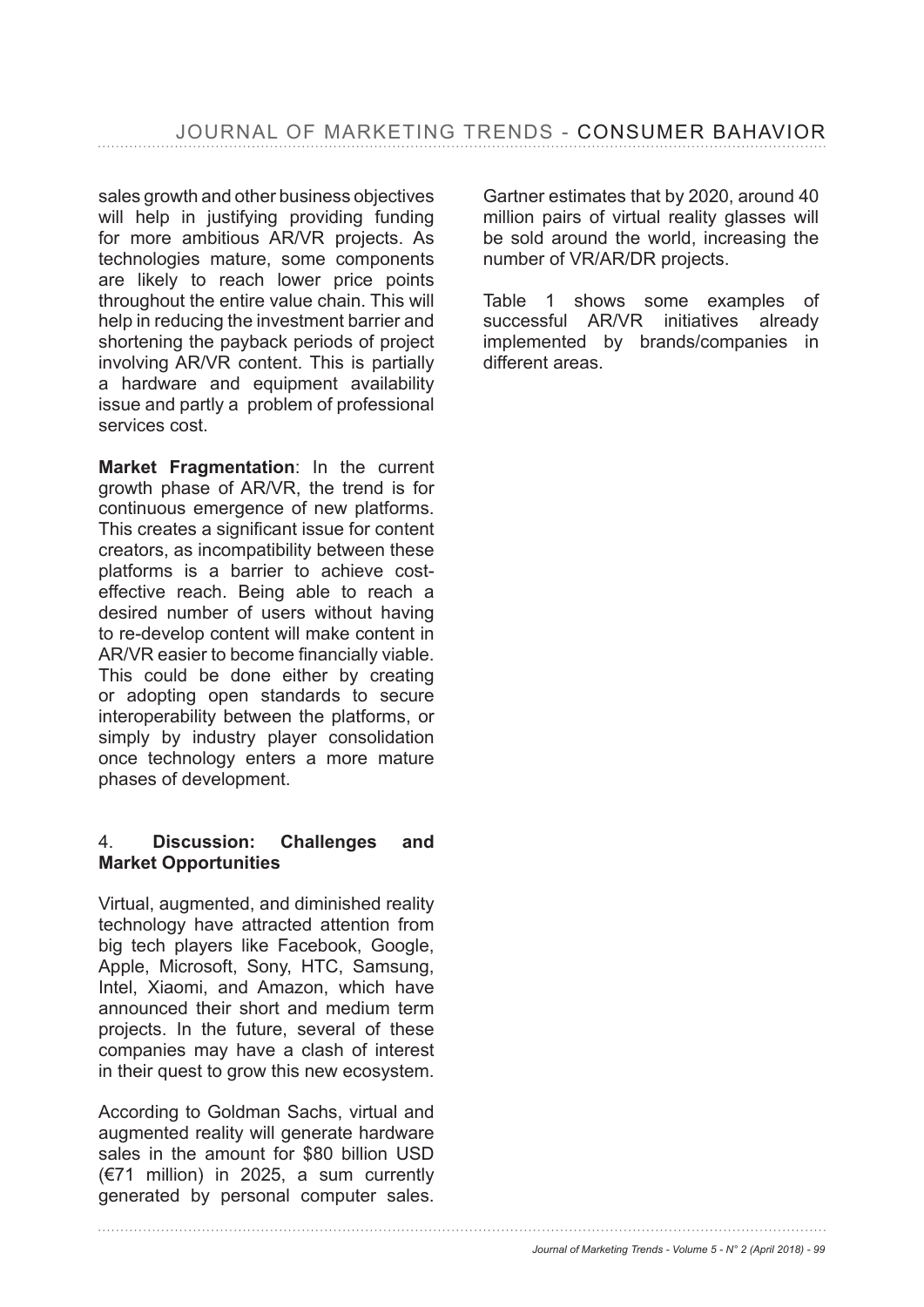| <b>AR Applications</b>                                                                                                                                                                                              | <b>VR</b> Applications<br>Entertainment: Long form Cinema by Fox<br>The Martian VR Experience<br>Studio-grade content with carefully<br>crafted narratives for VR viewing.                                                                          |  |  |  |  |
|---------------------------------------------------------------------------------------------------------------------------------------------------------------------------------------------------------------------|-----------------------------------------------------------------------------------------------------------------------------------------------------------------------------------------------------------------------------------------------------|--|--|--|--|
| <b>Sales:</b> "Show in my home" by IKEA<br>Uses AR to simulate how an item<br>would look in an existing environment.                                                                                                |                                                                                                                                                                                                                                                     |  |  |  |  |
| <b>Sales:</b> Magic Mirror by Uniqlo and<br>Magic Mirror Inc<br>Combines AR and gesture interfaces to<br>provide item information to customers in a<br>mirror, and simulates how an item would<br>look on a person. | <b>Entertainment:</b> Live events streaming by<br>Fox NCAA Basketball, US presidential<br>debates VR streaming, Rhapsody VR's<br>live 360° concerts<br>Has live content streamed in 360°.<br>Primarily sports, but also concerts,<br>speeches, etc. |  |  |  |  |
| Medicine: Anatomy highlighting for error<br>reduction by Accu Vein<br>Enhances a doctor/nurse's vision with<br>overlays of relevant body parts to aid in<br>execution of specific medical procedures.               | <b>Training:</b> Simulators by CAE training<br>and Seabery<br>Combines visualization and gesture<br>interfaces to simulate real work<br>environments.                                                                                               |  |  |  |  |
| <b>Automotive:</b> Assisted driving by Jaguar<br>AR / holographic to display navigation,<br>warnings, road safety highlights, etc.                                                                                  | <b>Culture/Education:</b><br>VR tailored courses by zSpace<br>Crafts educational content taking<br>advantage of new visualization and<br>experiences from VR and AR.                                                                                |  |  |  |  |
| <b>Operations:</b> Overlaid instructions sent to<br>workers to complete complex<br>construction/assembly jobs.                                                                                                      | <b>Analytics:</b> VR dashboards Use the 3-D<br>space as information visualization tool<br><i>(ie carting, correlating).</i>                                                                                                                         |  |  |  |  |
| ScopeAR is a software layer enabling this<br>across several devices<br>(ie. Daqri, ODG)                                                                                                                             | Applies to both general information<br>visualization and in VR-specific analytics<br>(ie. interaction/visualization heatmaps).<br>Demonstrated by CognitiveVR.                                                                                      |  |  |  |  |

#### *Table 1: Examples of Successful AR/VR Applications*

The use of portable (*wearable*) technology incorporating virtual, augmented, and diminished reality will considerably enrich our daily lives. Tasks like reading a product's instructions, or problems related to language barriers will cease to exist or at the very least, to be diminished. ems related to language barriers will cease to exist or at the very least to be diminished. he use of portable (*wearable)* technology incorporating virtual, augmented, and diminish

Among the sectors that will receive a tremendous boost will surely be Education. These technologies also have the potential to revolutionize Advertising, Marketing and Entertainment by taking sensory experiences to a new level of immersion. There are also great opportunities for the proliferation of these innovations in the Healthcare sector.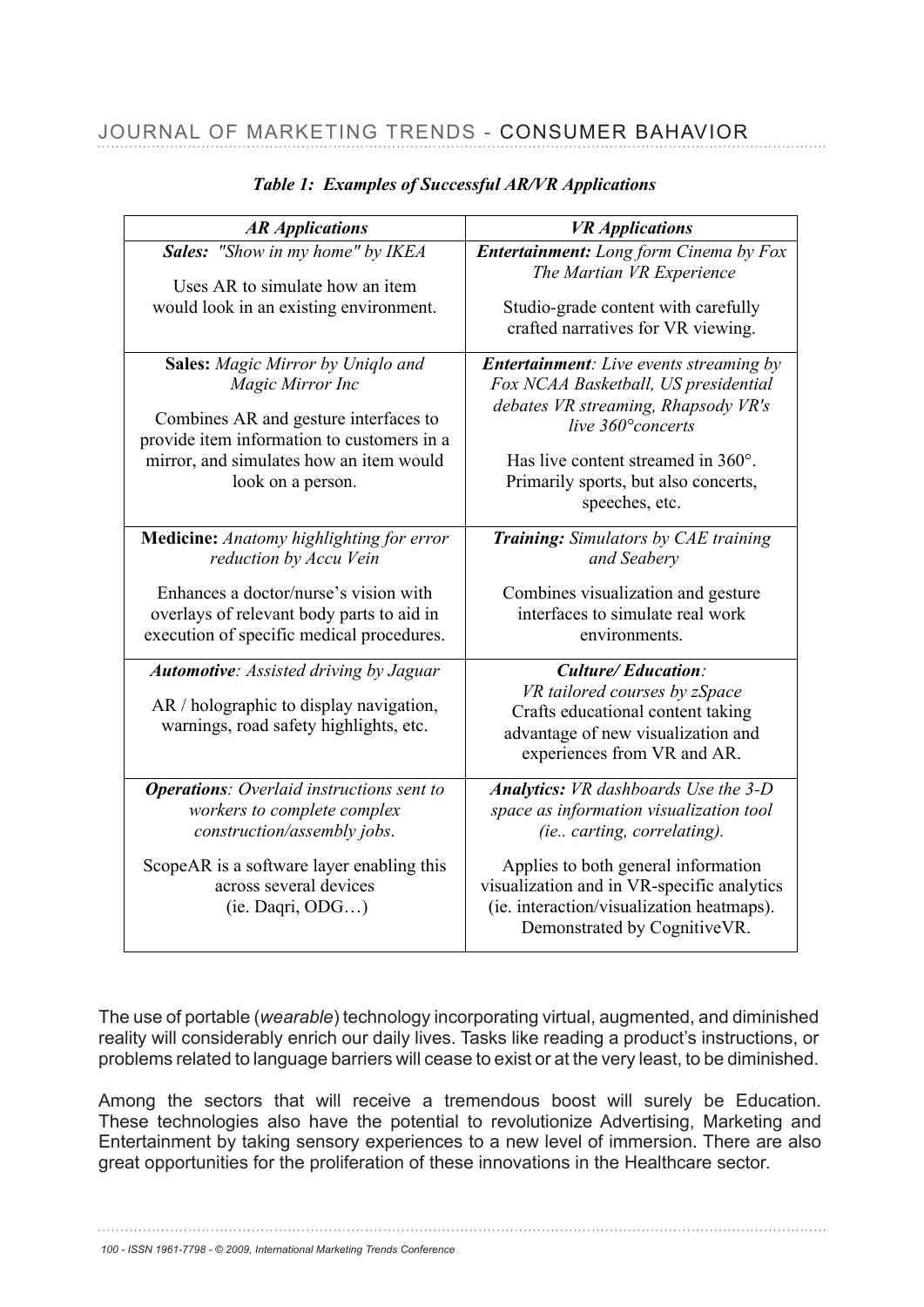The greatest obstacles or barriers for the adoption and diffusion of these tools are associated with consumer education, cultural change, and innovation acceptance. Technical / Technological difficulties and adoption barriers related to cost are temporary (Grossmann, 2015).  $\epsilon$ chological difficulties and adoption barriers relation barriers relation barriers relation barriers relation barriers relation barriers relation barriers relations relation barriers relations relations relations relat

Table 2 summarizes the AR and VR adoption barriers for consumers and companies analyzed in the conceptual framework. Removing these barriers will require changes to foster their adoption and diffusion worldwide.

| <b>AR and VR Adoption Barriers</b> |                                   |  |  |  |
|------------------------------------|-----------------------------------|--|--|--|
| <b>CONSUMER</b>                    | <b>COMPANY</b>                    |  |  |  |
| Price                              | Strategic Alignment               |  |  |  |
| Device Comfort                     | Addressable Market                |  |  |  |
| Aesthetics                         | <b>Talent Pool</b>                |  |  |  |
| Quality of Experience              | <b>Key Performance Indicators</b> |  |  |  |
| Content Availability               | <b>Market Fragmentation</b>       |  |  |  |

|  |  | <b>Table 2: AR/VR Adoption Barriers for Consumers and Companies</b> |  |
|--|--|---------------------------------------------------------------------|--|
|  |  |                                                                     |  |

We predict that innovations in altered realities will be rapidly adopted because they have the potential to cause disruption in various categories. However, large-scale implementation will require strong investment on the part of individuals and institutions. This implies the risk of creating an access gap among different socio-economical segments and countries.

## 5. **Future Research and Limitations**

This paper presents a conceptual framework built from an extensive literature review, interviews and case study analysis meant to clarify concepts and challenges associated with alternative consumer realities (VR/AR/DR). Our goal was to stimulate reflection on adoption patterns and technological factors to be considered in the design of business and branding that is a second leader the management of customers and an integral provided and conservated strategies, as well as the management of customer experiences based on virtual, augmented and diminished realities in different sectors and categories. In the following phases of this and diminished realities in different sectors and categories. the following phases of this research project, we plan to apply quantitative techniques to assess the adoption patterns of research project, we plan to apply quantitative techniques to assess the adoption patterns of these innovative immersive tools using the Technology Adoption Model (TAM) to enrich the these innovative immersive tools using the Technology Adoption Model (TAM) to enrich the study of adoption patterns and barriers with quantitative thresholds. Our focus will be in two main sectors: Entertainment and Healthcare. main sectors: Entertainment and Healthcare.